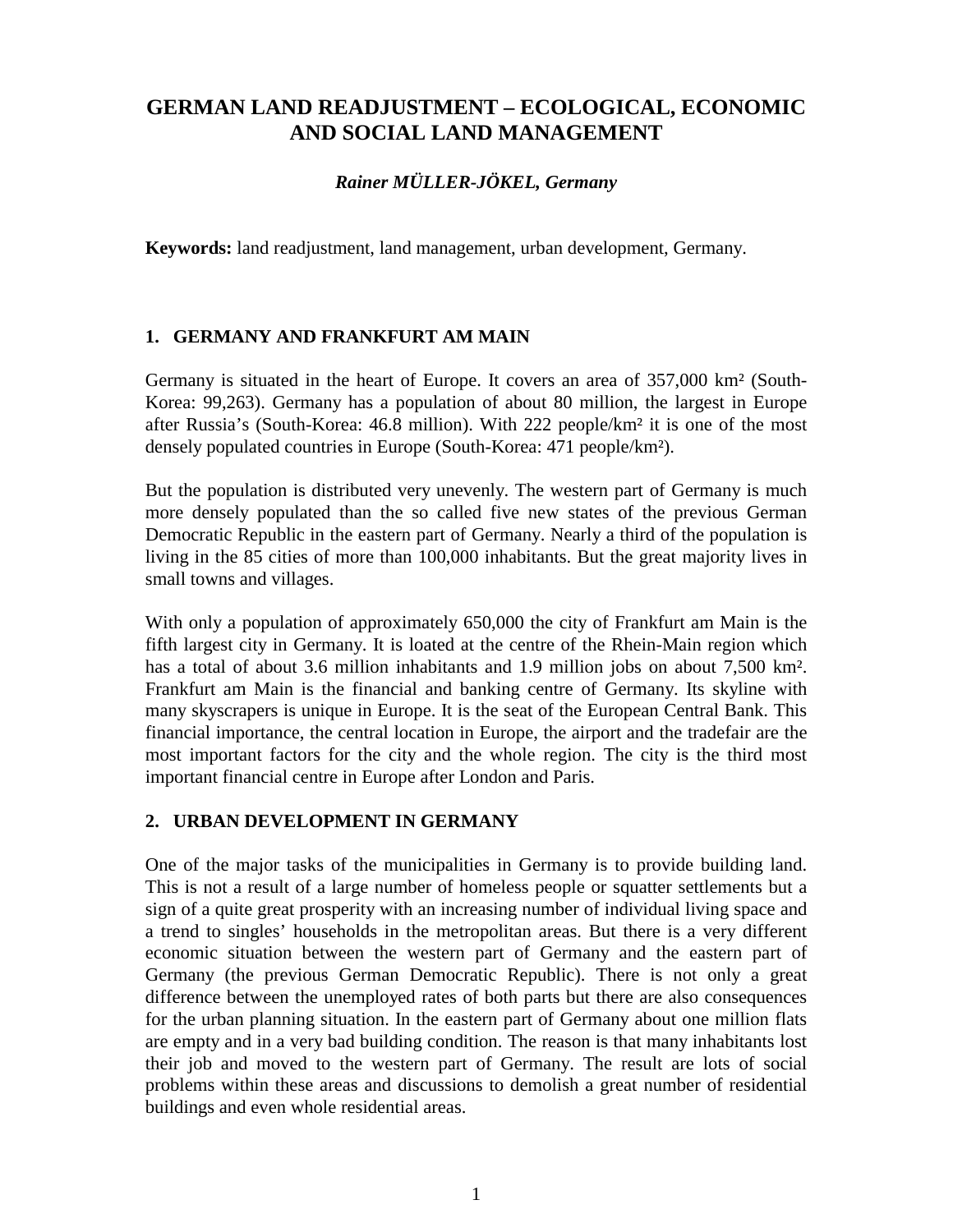### **2.1 Phases of Urban Development**

In Germany there are three phases of urban development:

- planning
- land management
- construction of public infrastructure.

# **2.2 Planning**

The municipalities have a comprehensive planning authority. The function of urban land-use planning is to prepare and control the use of land for buildings or for other purposes. The legal basis in Germany is the Building Law Code. On the municipal level there are two different planning levels:

- the preparatory land use-plan (in German: 'Flächennutzungsplan' or 'F-Plan') which represents the type of land-uses arising for the entire municipal territory and
- the legally binding land-use plan (also: local plan; in German: 'Bebauungsplan' or 'B-Plan') making legally binding designations on the specific type and on the degree of building and land use.

The land-use plans are set up in a formal procedure, including an intensive participation of the citizens.

### **2.3 Land Management**

In order to realize these planning concepts there are different instruments to achieve the land management.

The instruments of providing building land can be split up into

- models of interim purchase
- land readjustment

# **3. MODELS OF INTERIM PURCHASE**

# **3.1 Voluntary Interim Purchase**

The voluntary municipal interim purchase of the land has to be done for the whole project area. That means the willingness of all landowners and the financial ability of the municipality. By selling the devoloped building land again after the construction of the public infrastructure (streets, sewerage etc.) the municipality can arrange building and using obligations within the contracts with the private purchasers. The voluntary interim purchase of the land can also be done by private companies or private investors, but only on a volutary level.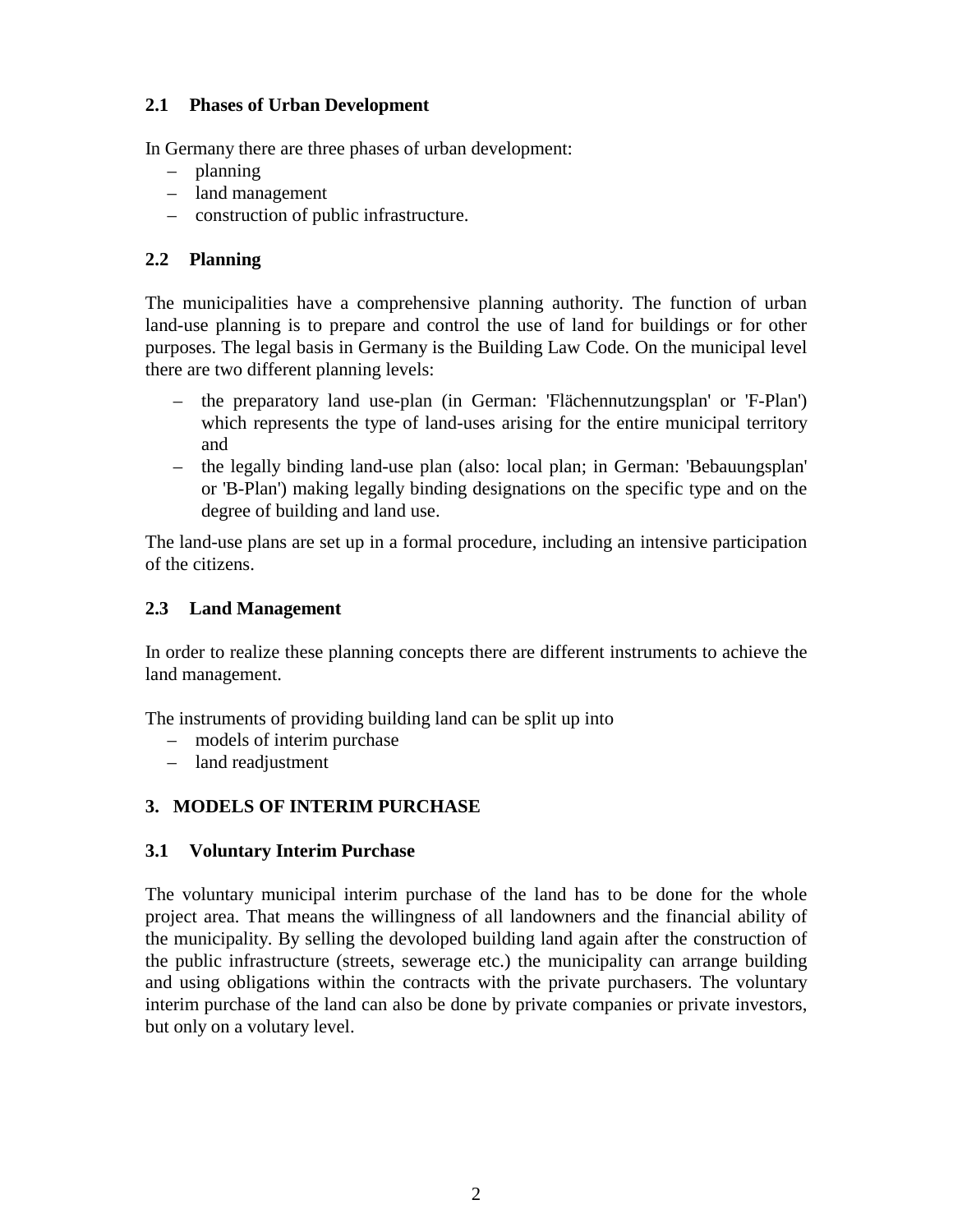### **3.2 Special Urban Development Project**

A special kind of municipal interim purchase is the special urban development project. In the special declared urban development project the municipality can expropriate the individual landowner if he denies to sell his plot(s).

But the special urban development measure can only be implemented if its special requirements are given.

An essential aspect of the special urban development project is the evaluation of the original plots. Purchasing the original plots the municipality has only to pay a special low landprice (without expectations to the special urban development project). The land value increase caused by the development can be used to finance the project costs and the construction of the public facilities

Many landowners refuse the project because they want to make a higher profit by the land value increase for themselves. That makes this instrument very unpopular.

In 1997 two special urban development measures with together about 350 ha have been started in Frankfurt. Some landowners appealed for the court but (until now) they failed.

### **4. LAND READJUSTMENT**

### **4.1 Concept of Land Readjustment Project**

Land readjustment is a special method to exchange the plots in a project area for building and other use in a special procedure. The man who influenced the law very much was Franz Adickes the previous Lord Mayor of the city of Frankfurt am Main. The basic idea of land readjustment is to add all plots of the project area to the so called readjustment mass. Out of this readjustment mass there have to be excluded the areas for public streets and green spaces including children's playground, provisions for protection against environmental conditions (e. g. walls for noise prevention) and for purification and overflow basins for rainwater. All those spaces are intended primarily to serve the requirements of residents of the readjustment area.

All plots have to be evaluated twice: before and after land readjustment. By land evaluation the land contribution rate as well as the entitlements of the landowners and financial adjustments have to be determined.

In accordance with the purposes of land readjustment landowners receive as far as it is possible plots out of the so called redistribution mass with an equivalent location to the plots which have been contributed. With the consent of the landowners (and in some special cases without their consent) as a settlement may be provided:

- money,
- porperty outside the project area or
- the establishment of joint ownership of a plot.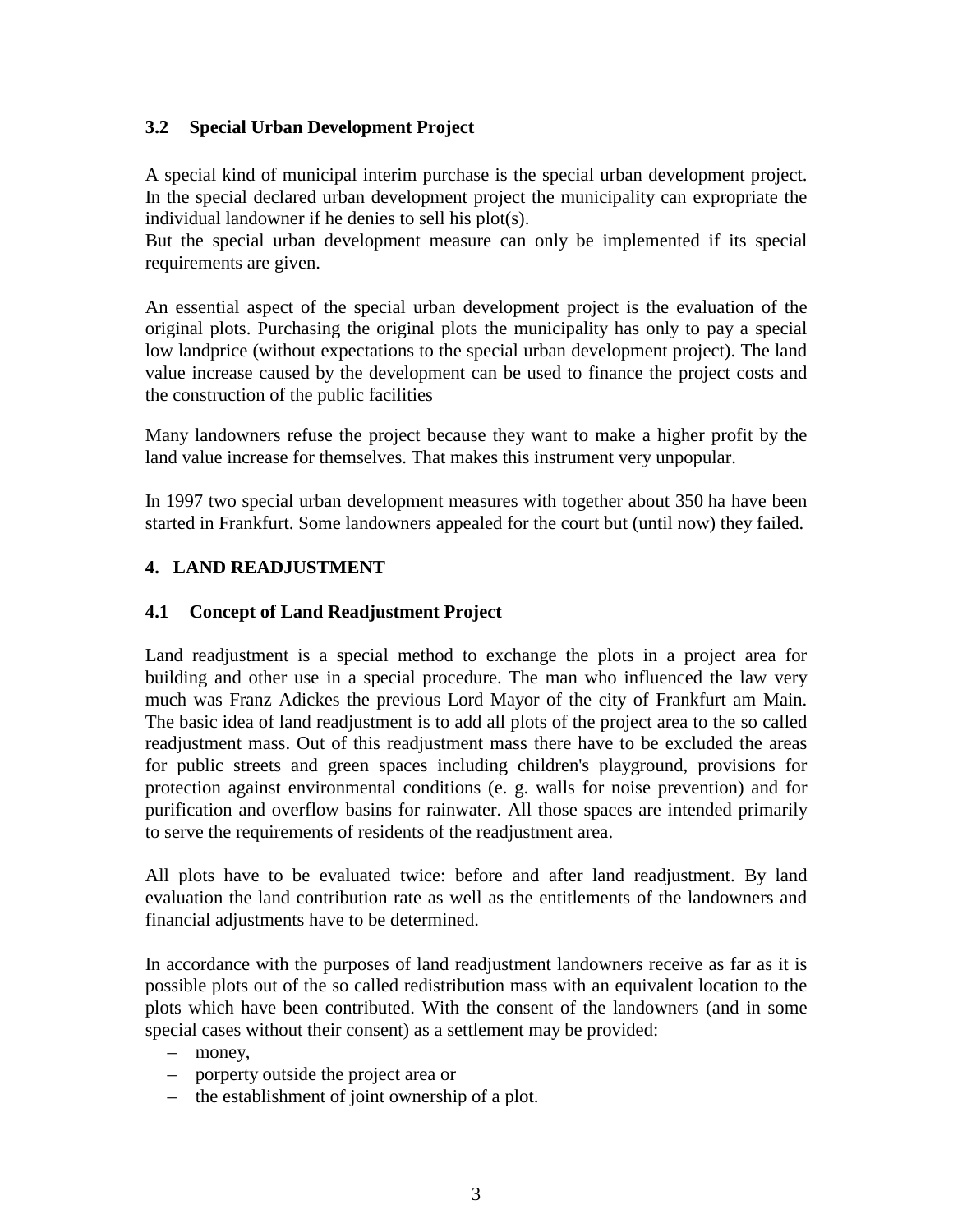The land readjustment department is able to withdraw, alter or re-establish all real property rights as well as any other entitlements to a plot.

### **4.2 Information and Participation of Landowners**

Early information and participation of the landowners is one of the most important things in urban development process to involve the landowners in the project. In the planning procedure there are two different levels of information and participation of the landowners. In a very early phase of the planning procedure the public is to be informed about the general aims and purposes of planning. In a second phase the draft of the landuse plans with the accompanying explanatory report or statement of grounds are to be put on public display for a period of one month. During this period suggestions can be made.

In land readjustment procedure the participation of the landowners is much more intensive than in the planning phase. First every landowner is invited to discuss his wishes and claims as well as the possibilities and limits to carry them out. Competing wishes have to be decided. The concept of the land readjustment plan as the result of the whole land readjustment procedure has to be discussed again in detail with the individual landowner. The involved parties whose rights are affected get relevant extracts from the land readjustment plan.

### **4.3 Organisational Aspects**

In Germany the competence to decide on a land readjustment project (project-area, redistribution criteria, land value, payments etc.) is delegated to an independent commission. This commission is called land readjustment board, usually existing out of a jurist, a land surveyor, a land evaluator and two members of the local parliament. The land readjustment board is assisted by an administrative office that prepares all decisions.

### **4.4 Skills and Education**

To prepare and implement a successful urban development and urban redevelopment it is very important to have a qualified staff in private companies as well as in the municipal offices. In Germany most planners have studied town planning, regional planning or architecture at the university. The people working in the field of land readjustment usually studied land survey (geodesy). It is not only the university study but also a necessity of further education. So in Germany there are a lot of seminars of public or private institutions to train the people working in this field.

### **5. CASE STUDIES**

# **5.1 Land readjustment for urban development - Project 'Preungesheim'**

The first case study is an example for urban development from rural land to building land.

*(Photos and maps not included)*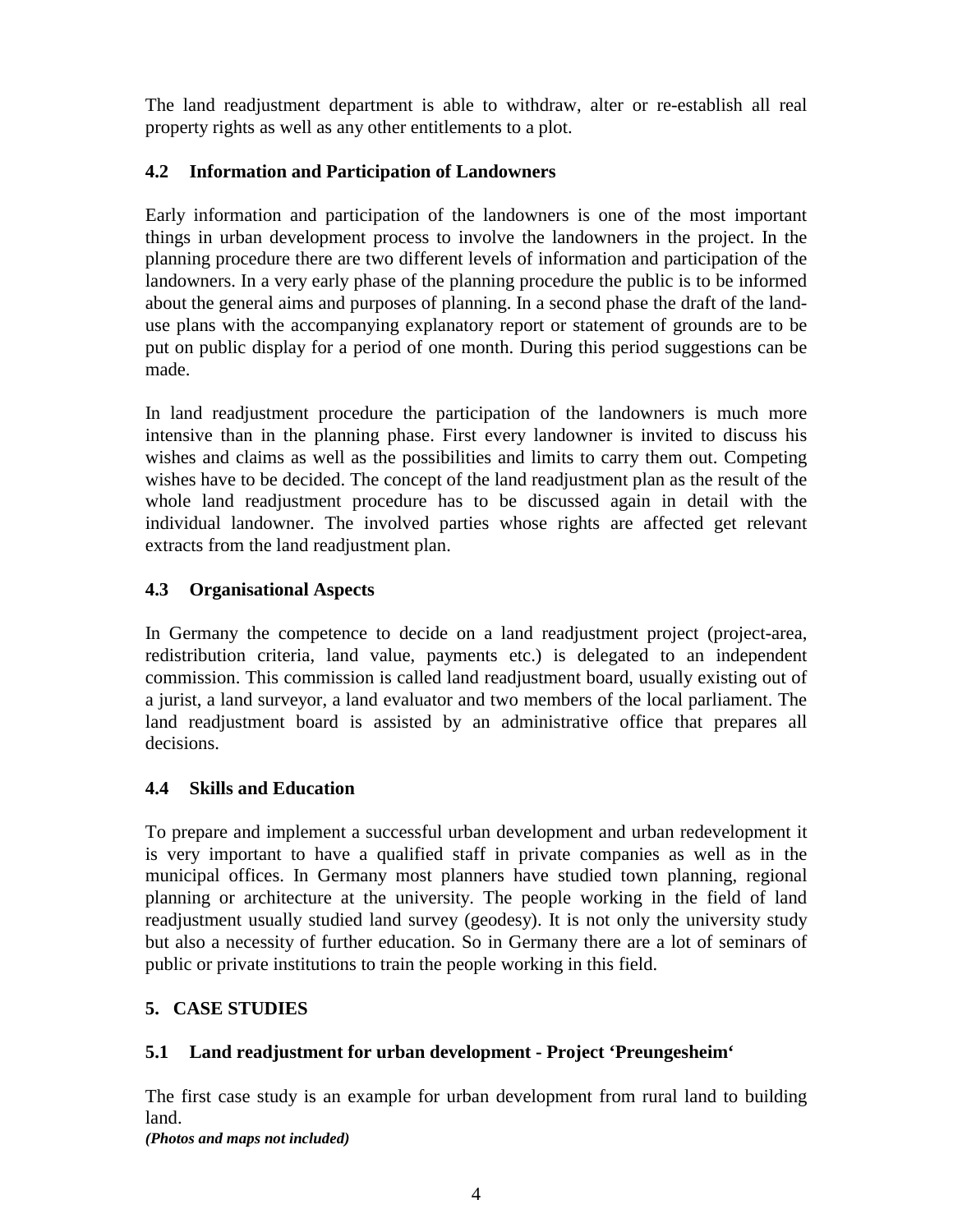### **5.2 Land readjustment for urban redevelopment – Project 'City West'**

As second case study of land readjustment I would like to present to you a very special example of urban redevelopment. Its dimension is unique in Frankfurt am Main and probably in Germany.

*(Photos and maps not included)*

Both case studies show the possibilities and variety of land readjustment to be implemented for urban development and urban redevelopment.

### **6. IMPLEMENTATION OF LAND READJUSTMENT IN THE EASTERN PART OF GERMANY**

A different experience that was made in Germany according to the reunification of the Federal Republic of Germany and the former German Democratic Republic (East Germany): We had to implement land readjustment in Germany by ourselves.

During more than 40 years of socialism in East Germany

- great parts of land register have been destroyed,
- private ownership has been reduced in an enormous rate,
- land management problems have been solved by expropriation, sometimes without adequate compensation,
- there has been none practice and experience in land readjustment.

After the reunification of Germany in 1989 the social market economy had been transferred to East-Germany as well as the legislation. So from one day to the other the Building Law Code as the main urban development law (including land readjustment) was valid in East Germany and noone had any experience and knowledge in that field. Land readjustment has become an important tool also in this part of Germany, to create or to improve public facilities and forming building sites for industrial and residential areas. Expropriation as the previous tool is not allowed in its previous way.

Therefore a great number of seminars have been held to transfer the knowledge and experience to implement land readjustment in the eastern part of Germany. A few survey engineers have moved to East Germany to work in the field on land readjustment. Some have been there for a few weeks or a few months and others have moved to the cities of East Germany, to introduce land readjustment. Also the academical education had to be renewed. A short time ago the first institute on land management, land readjustment and land evaluation at the University of Dresden was established to teach the students these new topics.

Special difficulties by implementing land readjustment in East Germany were

- buildings were constructed on plots of different landowners without considering the land ownership situation,
- cadastre and land registration were in a very bad condition,
- uncleared ownership situation with thousends of claims of expropriated people to retransfer their land.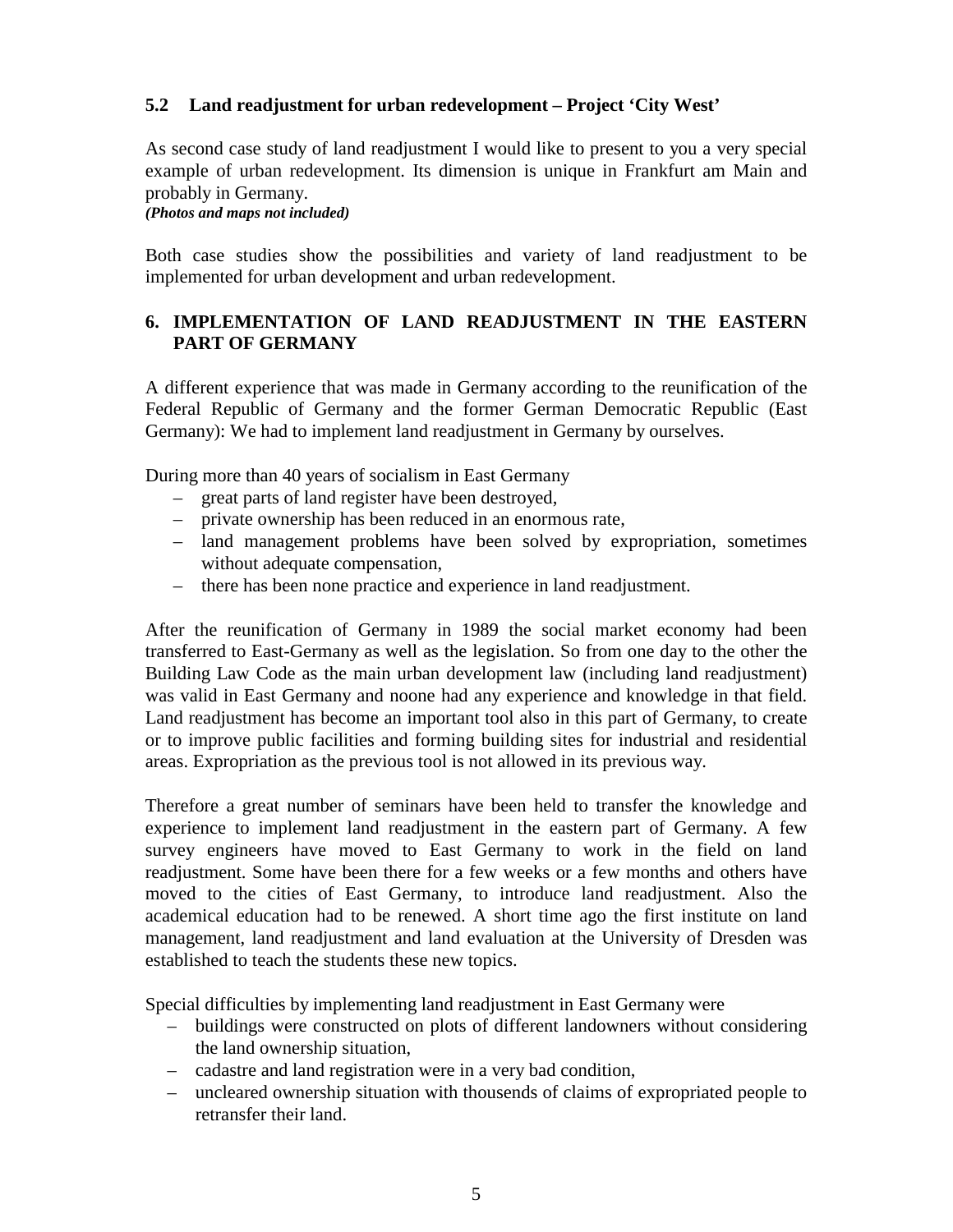### **7. LAND READJUSTMENT IN SEOUL**

Land readjustment also played a signifcant and very successful role in coping with the problems created by rapid urbanisation in Korea, and particularly in Seoul. It is recognized that Seoul's attempts to accommodate the increase in population, which used to exceed half a million per annum, and to deliver basic urban services for them would have been impossible without the help of the land readjustment programmes.

Entering the 1980s, however, the land readjustment programmes were assessed from a different viewpoint and and the government policy preferred the purchase method. This tendency has run parallel with the central government's involvement in urban land development under the provision of the Residential Land Development Promotion Act of 1980. From 1934 until 1984 in Korea there were 397 land readjustment projects with an total area of 43,580 ha.

The Gaepo land readjustment project is located in the southern periphery of Seoul's existing built-up areas with an area of 9 km² to be developed for residential purposes. It had been realized within three different districts organized by different bodies. The biggest one was realized by land readjustment (6.5 km²) the others had been realized by purchase. The land readjustment area had to be developed for a population of 170,000.

The switch towards the direct purchase method or the frequently discussed idea of building satellite towns likewise appears as a worthy proposition. In the meantime, however, land readjustment will continue to be regarded as a viable means of land development in most Korean cities. Particularly in the development of smaller plots of vacant high-priced land, land readjustment appears to be the most suitable method to use. Also, considering the financial difficulties prevalent within the municipal governments of the regional urban centres outside Seoul, the land readjustment method will still play a major role in land development and town planning schemes.

### **8. CONCLUSION**

In Germany as in many other countries there are different ways for providing building land. But there is no way with a success guarantee.

Land readjustment is a very elegant and economic way for urban development and urban redevelopment. Land readjustment is able to equalize the advantages and disadvantages of urban planning and to finance great parts of the urban development. In Germany land readjustment has a very long tradition and really many projects have been completed with thousands of hectares of new building land for residential, commercial, industrial and other use as well as public infrastructure. With land readjustment implementations in redevelopment areas lots of urban deficits have been alleviated by an increase of living standard, of infrastructure and the improvement of the traffic situation.

Land readjustment is able to implement a planned urban development and a socially equitable utilisation of land for the general good of the community, and can contribute to securing a more human environment and to protecting and developing the basic conditions for natural life.